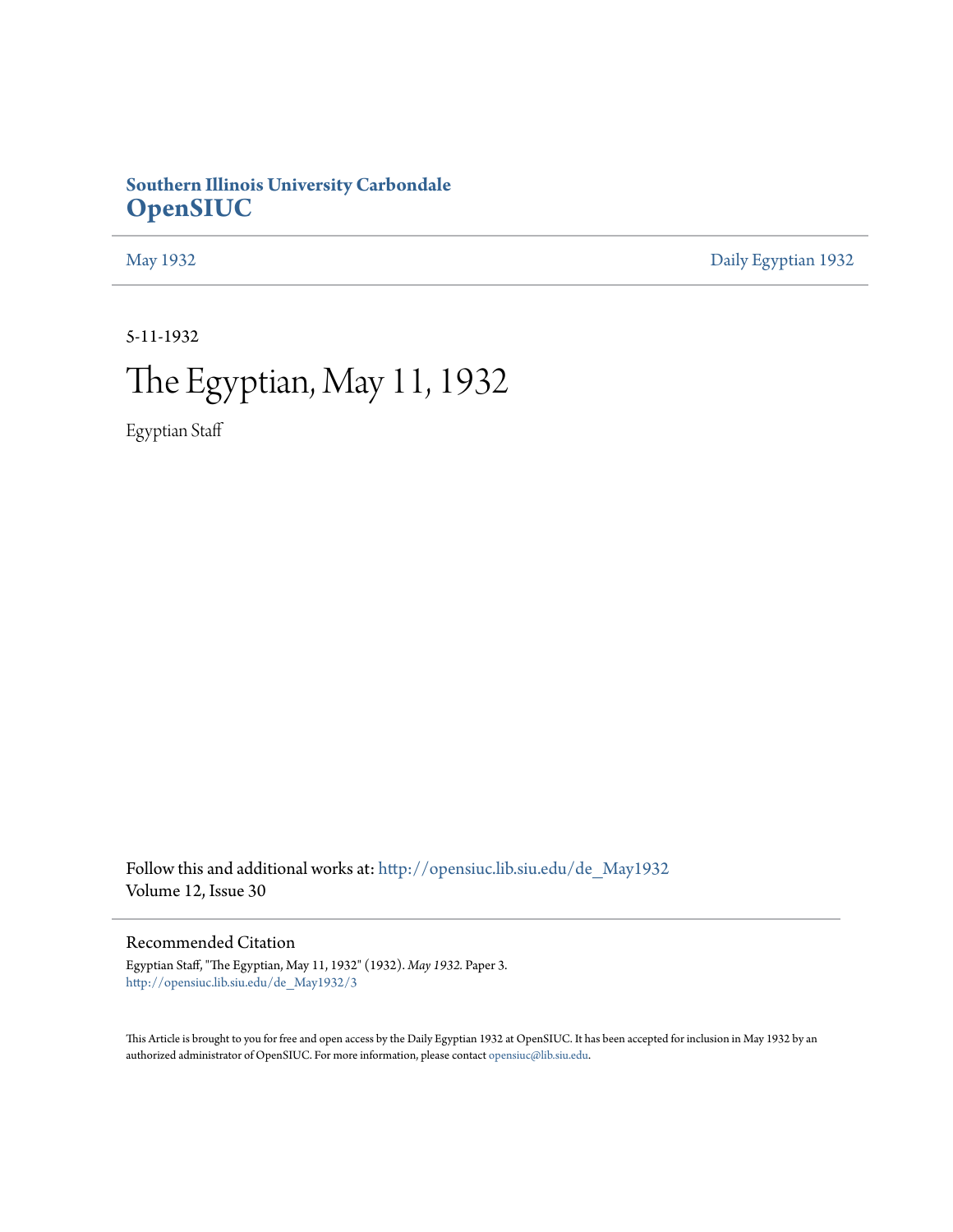

Volume XII

CARBONDALE, ILL., MAY 11, 1932

# HON. F. G. BLAIR TO SPEAK AT S.I.T.C. **COMMENCEMENT**

#### REV. C. N. SHARPE TO DELIVER **BACCALAUREATE ADDRESS**

year's 147 graduates of S. I. T. C. will be conducted in the Shryock are: Alice Draper, Earl Hanson, Le-Auditorium Friday morning, June 3, ora Hardey, Ray Heitman, and Jane beginning at 9:30 o'clock. Hon. Francis G. Blair, State Superintendent of Public Instruction, will give the Commencement address. Additional arrangements for these exercises have not been completed at present.

Rev. C. N. Sharpe, pastor of the Presbyterian church will deliver the Baccalaureate address, which will also be given in the college auditorium at 10:45 o'clock, Sunday morning, May 29. The academic parades will precede both the baccalaureate and commencement exercises.

Few other changes have been made in the program announced in last week's issue of the Egyptian. The annual Spring festival will be given on the campus Thursday, May 26, by the Women's Physical Education department.

Final examinations will be held the last week of the term. The entire day, Tuesday, will be given over to about half of these examinations college. Students are admitted on while the remainder will be held Wednesday and Thursday mornings.

## Mu Tau Pi Closes Its First Year Pledge Term with Initiation

With an impressive induction ceremony and a less formal banquet. Mu Tau Pi concluded its first pledge TWO LOCAL FACULTY MEMBERS season yesterday evening. The five students added to the group by vir-Commencement exercises for this have displayed during the past year

Warren. The initiation service at which officers of the society presided was conducted at five o'clock in the New Science Building. Immediately upon conclusion, the fraternity motored to Du Quoin, where the banquet was h ld. Later in the evening, the party adjourned from the hotel to the home of Michael Purtill, one of its members, where dancing and bridge completed the entertainment.

The initiation activities came as a culmination of a four-weeks' pledge term, during which the neophytes were tested. A mock initiation was held on the campus Monday, which included a program of entertainment presented by the pledges.

Mu Tau Pi, the first honorary fra ternity on this campus, is now completing its first school-year of exist The policy of the organization and of each of its twenty-one mem bers is to further journalism in this the basis of their work on either the Egyptian or the Obelisk.

'LOCAL CHAPTER OF КАРРА РНІ КАРРА **TO BE INSTALLED** 

BEYER AND FANER, TO ASSIST



#### RICHARD WATSON

The formal installation of the local chapter of Kappa Phi Kappa fratern ity will be held May 14 in the Christian Association rooms in the Chemistry Building.

The initiation ceremony will be held at two o'clock in the aftermoon and followed by a banquet at the Vanity Fair. The affa.r will be concluded with the installation ceremony in the evening. Any Kappa Phi Kappan in Southern Illinois who wishes to attend the banquet may do so by calling Dean G. D. Wham or Dr. Bruce Merwin for reservations.

Bever and Faner Assist

Two local faculty members, Dr. R L. Beyer and Mr. Robert D. Faner both members of the Zeta chapter, at by the national organization to assist Bill Adams has had dramatic ex- in the installation. Other Kappa Ph

> The installation committee will meet with Professor Wright at the Roberts Hotel for luncheon before the initiation ceremony. At this time<br>the committee's part in the afternoon's procedure will be planned.

Of the more than forty chapter versatility. He is a musician of un- of Kappa Phi Kappa, three are alquestioned ability and an excellent ready located in Illinois; they are Ioand clever actor. In 1930, he had cated at James Milliken University at the masculine lead in "Seven Keys to Decatur; the University of Illinois. Baldpate." In 1931, he had parts in and Illinois State Normal at Normal. "The Flattering Word," and the The Alpha Nu chapter at the University of Illinois is one of the larg-"Martha," Mr. Green has appeared est chapters in the national organiz-

The national officers are:

.President-Dean Will Grant Cham-Vice President-Prof. Orlie Clem. Syracuse. New York.

Historian-Mr. G. Waldo Dunning ton, Kansas Cítv, Missouri.

William Rolla Winklemeyer and Henke, Meadville, Pennsylvania.

Wright, Washington, D. C.

### **Eunice Tietjens** to Lecture Here Thursday, May 19

Plans have been completed by th Poetry Club for the lecture by Eur ice Tietjens to be given Thursday evening, May 19, in the Shryock Aud itorium. Miss Tietjens will talk on "Modern Poets, Including Myself."

Miss Tietjens has been associated with Poetry, A Magazine of Verse, for seventeen years and has a wealth Donald Payne, editor of the Obelisk of knowledge concerning the intimate this year's annual will be ready for details of the lives of our modern poets as well as a first hand information concerning their poetry.

The Poetry Club's purpose in presenting the lecture to the campus is a desire to further an appreciation and opening sections, which really of poetry among the students, and particularly an understanding of modern poetry.

Miss Tietjens will read from the major poets of today and will parallel that now the printer is in possession her reading with interpretations. One reviewer wrote of Eunice Tietjens'<br>lecture: "Her talk was an intimate and entertaining revelation of poets poets' ways, and poets' poems."

Miss Tietjens not only writes books; she has lived one. Educated at the University of Geneva in Switzerland at Sorbonna in Paris. France. and at Dresden, Germany, in the Fronbel Kindergarten Institute, Miss Tiet jens, nee Eunice Hammond, lived for a time in the interior of China, was for two years a war correspondent for the Chicago Daily News, and has recently resided in the South Sea Is-

(Continued on Page Six.)

ium June 1. The cast, which is rath-

such students as Rhoda Mae Baker.

Harold Axley, William Rushing, Jew-

ell Ferrill, Victor Goines, Lois Mal-

Rhoda Mae Baker, the feminine

lead, is a sophomore. She'has, in a

school; she had a part in last year's

Homecoming play; she is a member

of the Egyptian Theatre Guild, and

as Miss Baker has remarked. "I've

taken lessons in expression all my

ried by Harold Axley of Centralia.

Mr. Axley has had important parts

in the junior and senior plays pre-

sented by the Centralia High School.

He has been in a number of produc-

tions snonsored by Centralia business

organizations, and he is also a mem-

ber of the Little Egyptian Theatre

Victor Goings brings his list of col-

lege dramatic achievements to an

Guild of Centralia.

The masculine lead is being car-

NEW 1932 OBELISK **TO BE DISTRIBUTED WITHIN TWO WEEKS** 

 $No.30$ 

EXCLUSIVE OIL PAINTING OF PRESIDENT SHRYOCK TO **BE INCLUDED** 

According to a statement issued by distribution in about a week or ten days.

The proofs of the last and most expensive pages have been returned. These, together with the color pages carry the theme of the book, have been sent to the printer. The last half of the copy was dispatched to the printer Saturday, April 23, so of the entire book.

The completed book will occupy about 265 pages, or about 45 pages more than last years' annual. The greatly increased number of class panel: accounts for the larger part of the added pages. At the sametime the feature section has been d'minished, but it has the merit of more original illustrations than those of previous books.

Probably the most distinctive feature of the 1932 Obelisk is the quality of original art work. Especial credit is due Reet Thomas who illustrated the art sections. The Alumni (Continued on Page Six.)

#### STARS WHITE! Allegheny College, have been asked "OUTWARD BOUND"

The Zetetic Spring play, "Outward Bound,' 'to be presented in the Shryock Auditorium on June 2, promises to add to the list of successful productions sponsored by that society. The cast includes a number of student actors whose performance in Pastor Manders in Ibsen's "Ghosts," previous dramatic offerings approaches professional standards.

The cast is headed by James White, an actor whose ability as the leading masculine character is undisputed. Up to date, Mr. White's outstanding performance was done in "The Royal Family," presented by Strut and Fret two years ago.

Jane Rose Whitley, a freshman, has no college dramatic experience, gave ample evidence of Mr. Green's but it is expected that her performance in "Outward Bound" will establish Miss Whitley as a talented actress. Miss Whitley is well known on the campus for her musical ability.

Harold Bailey has definitely established a name for himself on the Homecoming play. In addition to campus and in Carbondale. His character parts have given him ex- in the Strut and Fret Bicentennial ation. tensive opportunities to play the Celebration presented during Februparts he most enjoys. During the ary, four years that Mr. Bailey has been in S. I. T. C., he has had a part each the campus, has had wide experience vear in the Zetetic Spring play. He in play coaching. She has been affilhas also taken part in each Home- iated with the Universal Producing coming play during that period of Company, a professional dramatic ortime. Probably his biggest perform- ganization. ance was that of the German producer. Oscar Wolfe, in "The Royal Vernon Anderson, both experienced Family."

perience both on this campus and at Kappans to assist are: Professor Shurtleff. He is a member of Alpha Arthur D. Wright, national secretary Psi Omega, an honorary dramatic of Washington, D. C.; Chalmer A. fraternity. gave an excellent performance as Alpha Nu, and Paul J. Houghton, all presented by the Methodist church of the University of Illinois and Harold Carbondale.

Betty Furr's high school successes University. have been continued and increased Miss Furr appeared in in college. "The Cradle Song," the Zetetic Spring play of last year, and she has been in numerous Strut and Fret plays.

Marc Green's latest dramatic appearance in the operetta, "Mother,"

Martha Morrow, a newcomer on bers, State College, Pennsylvania.

(Continued on Page Six.)

Recently Mr. Adams Gross, Alpha Nu; Samuel W. Howe members of the Alpha Nu chapter at J. Wolson, Theta, of James Milliken and capable actors.

Three Chapters in Illinois

Treasurer-Professor Frederick G

Secretary - Professor Arthur D.

SOCRATIC PLAY HAS LARCE CAST An exceptionally talented and ex- ated this summer. In addition to perienced group of Socratic actors appearing in numerous one-act plays. will present Marc Connelly's and Mr. Goings was in the Socratic George Kaufman's clever satire "To Spring play last year, "The Donovan The Ladies," at the Shryock Auditor- Affair.'

Jewell Ferrill needs no introducer large for a modern drama, includes tion to the college audience. She is a popular actress with students and townspeople. Miss Ferrill, too, has had many roles in high school plays, lory, and a number of other popular and since her enrollment in college, she has continued and increased her dramatic popularity. She had a part in "The Royal Family," the outstandbrief period established a name for ing Strut and Fret production preherself. both in Carbondale and on sented in 1930.

Lois Mallory, president of the Sothe campus. She has participated in plays during her four years in high cratic Soriety, and an actress of unquestioned ability, will be remembered for her portrayal of the difficult maid character in "The Donovan Affair." Miss Mallory has been active in all Socratic productions, and her part in "To The Ladies" promises to add to her successes.

William Rushing will appear for the second time in an S. I. T. C. presentation, the first having been in the Homecoming play of 1931. Mr. Rushing, a sophomore, has had extensive experience in high school dramatics.

The cast is completed with Ravmond Shaw, Clyde Maddock, Henry Hitt, Richard Hempleman, Ray Snider, Paul Benthall, Raymond Mavfield, end in the role has in "To The Clarence Arnold Ruth Berry, Francisco<br>Ladies." Mr. Goings will be grady-<br>Ladies." Mr. Goings will be grady-<br>(Continued on Page Stx.)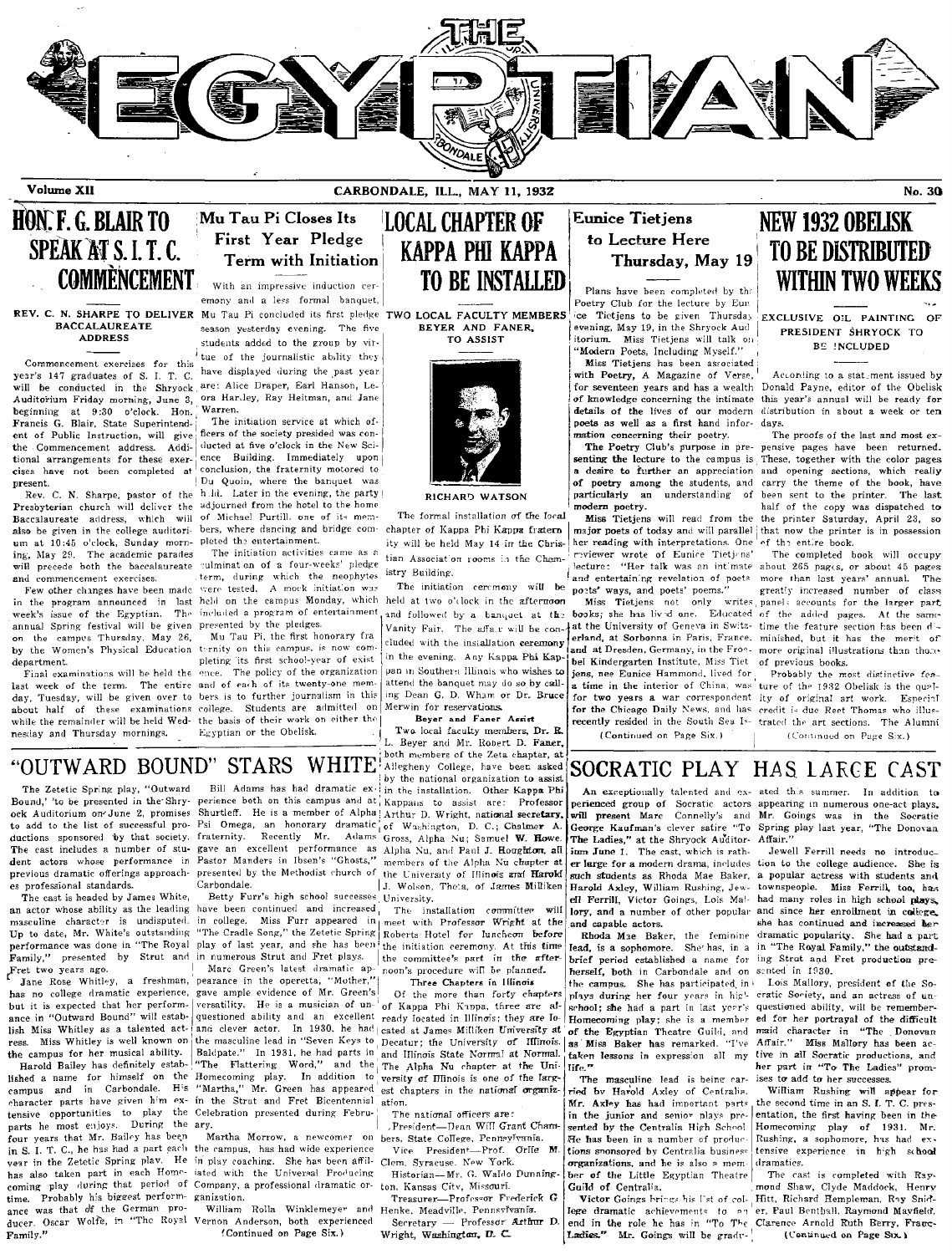# CLINE - VICKS

Page Two

**SPALDING TENNIS RACKETS** \$1.75 and up-new stock

### SPALDING BASEBALL GLOVES

Autograph Models

1932 Baseball Guides

Biggest value in town in Fielders Gloves at \$1.50 and \$2.00

MEET YOUR FRIENDS AT OUR FOUNTAIN UP-TO-DATE LUNCHEONETTE

# Cline - Vick Drug Co.

# CLEAN-UP SALE **COLLEGE BOOK STORE**

| Star Dollar Books-a number of titles  \$0.69                             |      |
|--------------------------------------------------------------------------|------|
| Two Sets (A Two Vol, Encyclopedia)<br>regular \$3.50, Special  2.00      |      |
| One lot of Fountain Pens-Standard makes,<br>40% off the regular price    |      |
| One Fine Fountain Pen Set-Extra Special-                                 |      |
| Ten Volume Set Edgar Allen Poe-regular \$10                              |      |
| volumes Two and Three Trader Horn-orig                                   | - 71 |
| One Education of a Princess, regular \$3.50-                             |      |
| One Quinn's Representative American Plays,                               |      |
| One Robespierre and the Women He Loved,                                  |      |
| One Champney's Romance of Russia, reguluar                               |      |
| One Russell's John Paul Jones, regular \$5.00 1.50                       |      |
| One Fleischer's Jack Dempsey, regular \$2.00 .75                         |      |
| One Vierick's As They Saw Us, regular \$3.50 1.00                        |      |
| One Chirol's Fifty Years in a Changing Civiliz-                          |      |
| One Williams & Hughes Athletics in Education,                            |      |
| NUMEROUS OTHER TITLES AT 50% OFF THE<br><b>REGULAR PUBLISHER'S PRICE</b> |      |
|                                                                          |      |

# **COLLEGE BOOK STORE**

**HEWITT'S DRUG STORE** (The Rexall Store) "We Give You What You Ask For"



JOHN BREWER ELECTED SECRE **TARY-TREASURER FOR NEXT YEAR** 



Concluding its activities for the vear the Forum Debating Society held its final meeting Monday evening, May 2. At this session a partial organization for next year's work vas perpetrated. Paul Benthall of Waltonville was elected president of Faculty Members the club, while John Brewer of Crab Orchard was chosen secretary-treasurer.

The newly elected president, a junfor of S. I. T. C., is a student of meritorious scholastic attainments. Besides being affiliated with the Forum. Mr. Benthall is a member of the Education Club and of the Socratic Literary Society. He will appear in the role of Senator Cassidy in the spring play, "To the Ladies." Mr. Brewer, of the Socratic Literary Society.

Following the election of the two officers, plans for next year's activiintensely in intercollegiate debating Effects of Physiological Predeterminduring the 1932-33 school year. Plans were made to begin debate!

ule may be arranged.

romanana amerikan

The entire Egyptian staff is requested to be present at the Egyptian tion on "Tendencies in College Chemduring istry Courses." office tomorrow morning chapel hour.

**CERRETERE EN EN EN EN EXECUTIVE EN EL EN EL EN EL EN EL EN EL EN EL EN EL EN EL EN EL EN EL EN EL EN EL EN EL** 

.<br>1980an 1980an 1980an 1980an 1980an 1980an 1980an 1980an 1980an 1980an 1980an 1980an 1980an 1980an 1980an 1980

### PARKER **GIFT SHOP**

40 per cent off Parker Dufold Pens and Pencils For One Week Only

HAND-MADE HANDKERCHIEFS. GRAD CARDS

### **Gifts for Every Occasion**

DRESSES-The Nelly Dons

What a showing of brand new patterns-Cotton Frocks are being taken more serious this year than<br>ever before. The Nelly Dons are suitable for house,<br>street or teas. Here's your "Chance of the Season"

## \$1.95 to \$4.95 JOHNSON'S. Inc.

### **Literary Club Plans Annual Spring Banquet**

CLUBS-SOCIETIES - ORGANIZATIONS

During the business meeting of the Socratic Society last Wednesday evening tentative plans were made for the annual Socratic banquet. As the plans stand, the banquet this year will take the form of a dinner dance to be held probably at Vanity Fair the evening of May 25. Arrangements are being made to procure a popular orchestra for the affair. Definite plans will be announced later

Miss Frances Barbour's discussion on "American Folk Lore" was the feature of the social program. Miss Barbour read examples of mountaineer, negro, cowboy, and lumberjack folklore. She pointed out now each lore was adapted to the particular section it represents.

The program was concluded with talks by John Brewer and Clyde Maddock, and with a number of selections by the Socratic Boys' Quartette.

# **Address Science**

At the twenty-fifth annual meeting rush about. of the Illinois State Academy of Science held at the University of Chi-trend in modernistic architecture, cago May 6 and 7, five addresses were made by members of the S. I. trend, cited the structure and design

T. C. faculty.<br>Mr. F. W. Cox of the Geography department, addressed the Anthro- mon sense, and many of which will pology section on the topic, "South- be artificially ventilated and lighted. ern Illinois as a Focus for Primitive the incoming secretary-treasurer, a peoples Because of Geographic Fac-work of her class in Art 300, a class<br>sophomore, is also an active member tors." Dr. Bruce Merwin then spoke of composition work. Several poron "Some Alleged Siouian Sites in Southern Illinois.

In the Botany section, Dr. W. M. it. Bailey spoke on his doctoral thesis rill, Frank Lassater, and Dorothy ties were discussed. It was decided subject, the topic of the address be- Whitman were the chief contributors that the Forum would engage more ing, "Some structural and Metabolic to this section of the exhibit. 'ation.'

work early in the season so that a Physics division on "An Investigation longer inter-collegiate debating sched-of the Wehnelt Cathods Explosion." FORMER LANGUAGE DEPT.

Dr. Merwin delivered a second ad-

Dr. Steagall represented the Sci-





#### CLADVS P

The Zetetic Literaly Society meeting of May + was of exceptional interest to the members attending, inasmuch as it was a meeting wherein culture played the dominant part. The society was fortunate in securing Miss Gladys P. Williams, head of the Art department, to address the meeting on "Modernistic Art as Affected by the Machine Age."

Carrying out the theme of her<br>talk Miss Williams exhibited original. modernistic screens designed and executed by her Art class 315. Miss Williams explained that modernistic art is not expected to appeal to one's emotions; it is an art that appealed Group in Chicago to the mind; it is an art that is created for people who must hurry and

Miss Williams further discussed the and as typical illustrations of this of the World's Fair buildings, all of which are built on the basis of com-

Miss Williams also exhibited the traits of college students and faculty members were included in the exhib-Elizabeth Newman, Jewell Fer-

Prior to- Miss Williams' address. Bill Adams sang two solos, one of Dr. O. B. Young addressed the which was presented in Italian.

HEAD VISITS S.I.T.C. CAMPUS

Dr. C. B. Allen, formerly faculty member and administrative officer of this college, visited on the S. I. T. C. campus Friday of last week. During the chanel program he spoke to the students and faculty, stating very emphatically that he was highly pleased with the growth of the college, both in increased enrollment and the advanced scholastic ranking.

Becoming a member of the faculty here in 1894, Dr. Allen served twenty-three years on the campus. During the first nineteen years of this time he was head of the Foreign Language department, and during the last four years, in addition to his capacity as a department head he was also vice president and business<br>manager of the college. For the past fifteen years he has been president of the Valley City Teachers College, Valley City, N. D.

During his time as head of the Valley City Teachers College, Dr. Allen has built up one of the best teachers<br>colleges in the Northwest, and has become distinguished as a teacher and administrative officer.

ence Club on the Council of the Illinois Academy of Science. Dr. Delia Caldwell also attended

the meeting.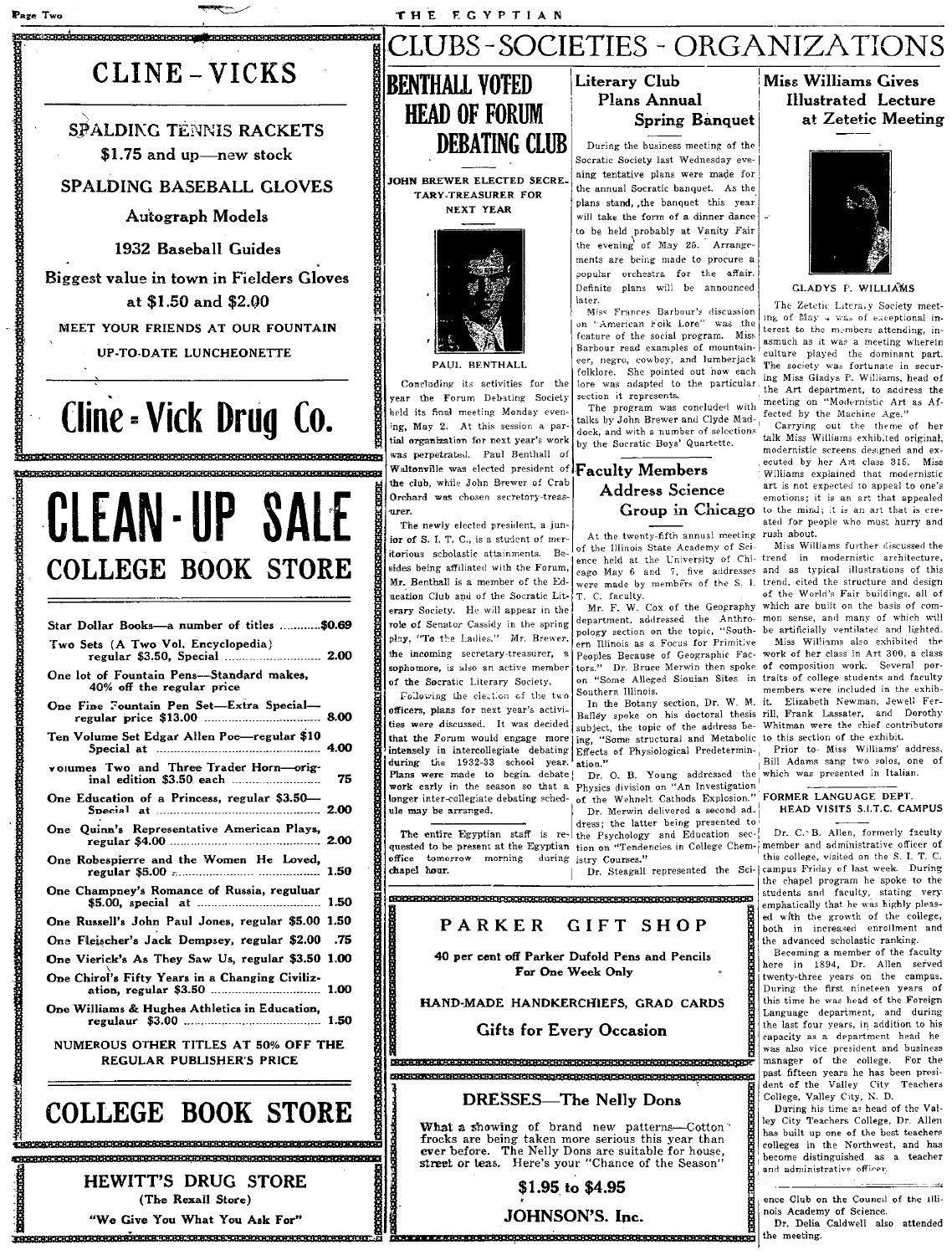

### THE SPHINX KNOWS,

How many times Jane Bryden fell off the horse.

If girls will persist in sending him flowers, Ewald prefers that they not be spap-dragons.

Faculty members who are expected to lead in chapel just cannot succeed in looking nonchalant, try hard how they may.

Mr. Wham and Mr. Faner, in order to improve their bridge game, plan to practice during- the chapel hour. Bids for partners are being received.

"Red" Anderson, according to his practice teacher, lets chemistry slide off his mind like water off a duck's back.

A smid-spring student who tried to give Dr. Beyer his scat in history class.

It's really funny the number of new bobbed heads we're having.

You've heard of "trains that<br>pass in the night." With the present upheaval in the assignment of rooms, we might have a similar motto, "classes that pass on third<br>floor." It seems that the same It seems that the same class never occupies the same room two days in succession. I suggest a "back to nature" movement and have them under a tree.

Dr. Swartz doesn't think anything dire would happen if We found ourselves with no president some March 4. He says we've got along with next to nothing for a president. It follows that we could get along with nothing.

A girl who rouged her nose in-<br>stead of powdering it one day. THE SPHINX WONDERS: -

If Martin Shaeffer is a faculty

member or student. If you saw the new head monitor of Section II try to give Dr. Neckers and Joe Di Giovanni roll cards the other day.

How many handkerchiefs Rollo Winklemeyer uses a day to keep his fevered brow mopped.

Whose car it was that went swimming in Lake Ridgway the other morning. (Somebody must have had a hang-over to park that near.) Oh, no, that's your evil mind, dear. It was faulty break linings, I'm sure.

If you-ve noticed the modernistic screens on display in the art room

If the Art Newman on our campus was named for the gangster notorious not long ago in this region.

What in this week's paper will cause us to have our heads taken off. Anyway it shows the "rig" gets read.

When the Illinae is going to en tertain the debaters of Forum with the customary party for the winners.

What incentive caused two fellows in Colonial Apartments to "go west."

Dear Sphinx:

Do you know May Hoppe, and is she good looking? My room-<br>mate told me that he'd fix me up with her one night last week. And that he'd go along and double with her friend, June Day. But at the last minute we had to call the two dates off because the two husbands returned unexpectedly. We're to take along a case of cold beer and the girls will entertain us at their

# THE EGYPTIAN<br>Staff Member | Exchange Interviews Three

poirt average for two terms? And; tion, Social Sciences, Languages, Gepoint average for two terms: And dogy, Mathematics, and Music.<br>hove does one obtain such an aver- McKendree Review, Lebanon, Ill.

wil receive honor-letters for scholarship, Isabelle Johnson, Ralph Thompscu, and Elizabeth Ann West are able to give information in answer to these questions. The Egyptian hoping to popularize the average sought the savants and their opinions But their answers presented such a range of difference that they offer not the slightest salvation for the less brilliant students.

In the case of Mr. Thompson and Miss Johnson, the study took on a psychological as well as a journalistic interest. This pair, subjected to unusually similar heredity and envir-<br>onment-being cousins and products of the Allyn School, University High and S. I. T. C .- have developed striking differences of opinion. Miss John son, who has received the Master of Arts degree from Peabody College attributes her success to daily study and regular attendance. She says "Making a good record consists in getting the lesson as well as possible avery day." Mr. Thompson, who is working out a long major in chemistry, feels he owes his average chiefly to the interest he holds in his work

Miss Johnson emphasizes prepara tion, insisting that "if one studies daily in grade school and high school then one is prepared for college. Mr. Thompson, irritated because he was being interviewed, acidly remark ed that he felt obligated for his out grade school he wore long hair ind short pants.

Miss West held the view that a We-point average brings drawbacks we-point average orings diameters<br>ach as publicity. As a student who ittle time for outside activities Therefore she studies. She believes however, that one should particinate in extra-curricular affairs in preference to studying intensely.

Ambitions of these students, indi-Ambitions of these seadered film ng in their variety. This common<br>has planned to study at the Sorbonne and at the American Academy in Rome. Mr. Thompson, a junior with to definite plans for graduate work ntends to continue his study in scimee and to enter the field of comnercial chemistry. Miss West, at the and of her second year here, anticind of her second year here, and the ialism at Columbia University.

home west of town. I'm a new student here, and I'd like to know jf you'd approve of my going Oil such a party? Will it get me in trouble?

#### Anxiously, Arthur Lambert.

Dear Arthur: May and June are .darling girls. By all means go. As far as getting you in trouble is concerned, I con't know. I'd be SURE the husbands were out of the country. I hnd a friend once who got Jimmic Lauder a date with May, and they didn't find out in time that | |<br>the husbands had returned. Jim | | got there, inside the door, when a man's gruff voice said, "You ...."<br>oh I won't repeat it, but anyway,  $\frac{1}{\sum_{\substack{J,m \text{ started running and didn't} \\ \text{stop 'til he got to Ertsninger's.}}}$ Jim started running and didn't stop 'til he got to Entsminger's. And to this day, he hasn't repeatcd the story. Go, but be careful.<br>Sincerely,

Five. Point Students open its nine weeks' session June 6 and close August 5, and the faculty How does it feel to hold a five- of ten will offere courses in Educa-

> You have read of the choosing of May Queens, Apple Blossom Queens, Corn Queens, and Cotton Queens by other schools, and now Bradley may soon by able to bestow this honor upon one of her feminine students, but she will be termed the Indian Princess. It will be her duty to present the captain with the football used in the opening game and she will also formally open the first baaketball and baseball game of the season.-Bradley Tech, Peoria, Ill.

The results of a study carried on by the curriculum committee in s college, show that sophomores work<br>most, then seniors, then juniors then seniors, then juniors and lastly, freshmen, who do work just about the normal amount of time.-C611egc Greetings, Jackflonviile, Ill.

**DENTIST** 

Phone 349



for  $\cdot$ this week?

Fresh Strawberry Shortcake, Soda or Sundae for

Staff Member I Exchange li'FSR9 BVSRVICWB e KKkBdkH¥VbHbHti ft -BRHRA RBH F'

WHEN YOU AR£ LOOKING FOR **SOMETHING** 

Page Three

 $S<sub>weet</sub> = T<sub>astro</sub> = D<sub>elicious</sub>$ 

 $Satisfying$  - Different

 $S_{\text{back}}^{\text{but be careful}}$  is  $S_{\text{back}}^{\text{in}}$  By eating at the Green Mill you save ONE-HALF price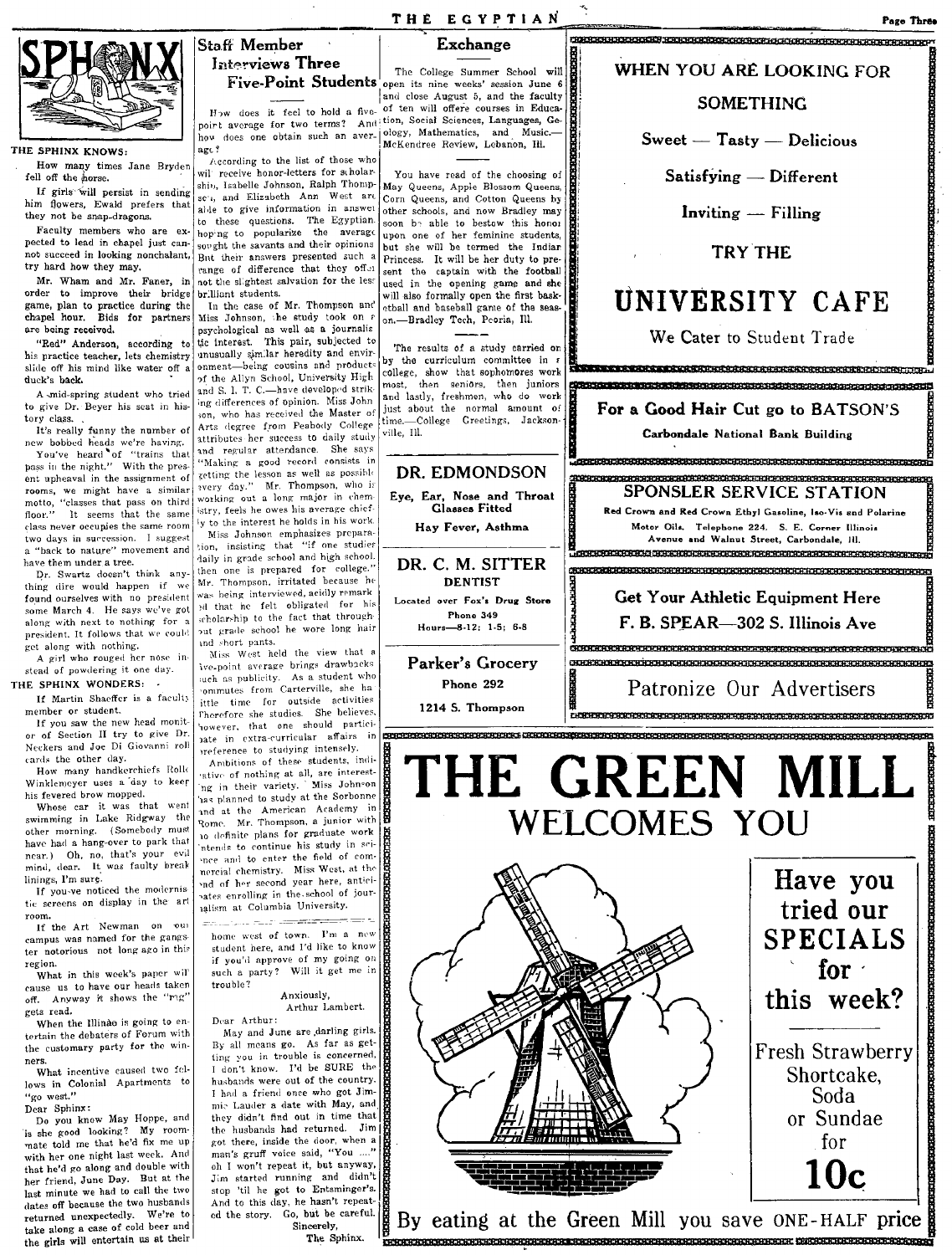| ıge Four |                                                                                                        |  | 左右 法法律 |  |  |  |
|----------|--------------------------------------------------------------------------------------------------------|--|--------|--|--|--|
|          |                                                                                                        |  |        |  |  |  |
|          | Charter Member Illinois College Press Association.<br>Member of Columbia Scholastic Press Association. |  |        |  |  |  |
|          |                                                                                                        |  |        |  |  |  |

Entered as second class matter in the Carbondale Post Office under the Act of March 3, 1879. Published every Wednesday during the school year by students of

Southern Illinois Teachers' College, Carbondale, Illinois.  $T112.07177$ 

| IBL SIAFF |  |
|-----------|--|
|           |  |
|           |  |
|           |  |
|           |  |
|           |  |
|           |  |
|           |  |
|           |  |
|           |  |
|           |  |
|           |  |
|           |  |

### REPORTERS AND SPECIAL WRITERS

Leora Hartley Selma Nelson Kelly Dunsmore George Mosely Maurie Taylor Jack Taylor Guy Lambert **BUSINESS ORGANIZATION** 

### "BUT, I AM A COLLEGE GRADUATE"

In just a few weeks another horde of graduates will pause to knock at the door of the outside world. And just how will these proud and confident applicants be received by the world in general and the average layman in particular? Observe the dialogue:

(College Grad, 1932 model) "Good morning, Mr. Business Man. I wish to apply for a position."

(Business Man) "You mean a job. Well, how unusual." "But I am a college graduate. I have a degree from Utopia U."

'Never heard of the place."

But surely a degree from Utopia U. means something Why, it is a member of the Association. It has been recognized by-

"I am a Kiwanian, member of the Presbyterian church, and a Mason. Are you impressed?"

"Why, I know this business. I spent four years in school learning it."

ou will spend the next four years forgetting what you learned in the past four years. Practical experience will teach you the difference in theory and practice. Your so-called education consists of a hodge-podge of assorted facts and half-<br>baked opinions. Your four years in a country-club atmosphere has in no way prepared you for an existence where you will be graded face value for your own merits."<br>"Yes sir. I fully realize that."

"You think you do,-but do you? Nine out of ten college<br>graduates are absolutely unfit for anything in this world, and the majority of the balance become round pegs in square holes.<br>Is your character any better for having been in college? Have you learned tolerance? Do you realize your own insignifance? you learned tolerance? Do you realize your own insignitance?<br>Does you college system teach efficiency? Have you cer<br>had to use your own initiative? And besides all that, what<br>do you know about civic affairs? Are you qualif

anything new."

### LETTERS TO THE EDITOR

Although every effort to secure campus opinion on timely campus problems and questions is being made by the staff, it is utterly impossible to approach each student and faculty member for a complete survey. Realizing this, the editor wishes to encourage students and faculty members to send their opinions and reactions to the editor in letter form. The letters need not be confined to campus problems but may pertain to the policies of the Egyptian which may be offensive or displeasing to the readers. Let it be understood that all such letters will receive the full consideration of the editor and that all letters will be published in the Egyptian with the name of<br>the author. Needless to say, only signed letters will be considered for publication.

It would be folly to suppose that all features of the paper are accepted without murmur, without provoking a question<br>or two, and without creating a desire for expression. It is for this last reason, therefore, that the editor emphasizes and encourages the "letter-to-the-editor idea."

THE ECYPTIAN Between the Lines By B. M. G.

If you will kindly

 $\mathbf{r}$  and Rack your brain  $\bullet \bullet \bullet$ You will perhaps Remember that  $\mathbf{r}$   $\mathbf{r}$   $\mathbf{r}$ The best way to  $\overline{a}$   $\overline{a}$   $\overline{a}$ Get educated  $\bullet$   $\bullet$ Is to put a philosopher  $\cdots$ On one end of  $\cdots$ A log while you  $\mathbf{r}$  ,  $\mathbf{r}$ Hold down the other  $\sim$   $\sim$ And become wise  $\bullet$   $\bullet$   $\bullet$ In many things  $\bullet$   $\bullet$ Besides logrithms, But here's our tale: ٠ There was a lass Went into the English office And finding there One Doctor of Philosophy, She asked it if It would be busy That afternoon

"Because if not" Added the gal, "I thought we might Mingle with Nature And maybe sit Upon a stump"

Whereupon Ph. D.

Was entirely stumped. Now if we reason Logically  $\sim$   $\sim$ We know the longer The log, the longer

The process of Assimilation

So when this product Of the soil, This lassie with

The feet of clay

Suggested "stump" She likely knew

That what she needed

More than anything

In all the world

Was an education

Quickly.

# SCRIBALOVE

Well, the Zetetic dance wasn't so bad.

And the Anthony Hall Prom: From reports current, the girls are largely responsible for the filling out of their dance programs. The "filling-out" process started long before the invitations were complete. Under the present system of "trading dances" the girl is arranging not only all of her dances but also those of her partner. Really, simple for the boyfriend, isn't it? All he has to do is "fill in." The girl does all the worrying over all arrangements. More of the leap year spirit.

Doc Beyer gets a new car. Yes sir, and drove it very carefully the first two days. He's had it ever since che last day of April. You know it's really interesting to watch a faculty member get a new car. Doc Bever was assisted in his selection by his colleague, Mr. Faner. Mr. Faner seemed the harder of the two to convince. Even after Beyer had ordered his license plates to be affixed to the new struggle-buggy, Faner, swankily clad in a sweat-shirt, kept walking round and round the vehicle and distrustingly thumped tires and looked under fenders. Bever, how ever, was evidently convinced, and a modest check changed hands, and the old Ford was taken away, and our professor was left alone with his purchase (and Mr. Faner.)

From our seat of observation we could not be sure what make of car it was, but we judge it to be a Ply mouth or Long Island or some such. At any rate it was a four-door sedan-a family car. Doc Beyer with<br>a family car. That sort of thing we<br>say is "provocative of comment."

Ach himmel, der beer-suits. In the late weeks we have become ac quainted with this apparation of ap parel. Upon first sight of the beer suit we took it to be a pair of badlycaded overalls with some alterations, but we have since learned that the beer-suit is supposed to have a quite aristocratic origin and consequently is not the least bit overallish. Nevertheless some of our farmer-boy students have already written home In hopes that some day you'll refor last summers' work clothes with a view to copying the latest styles of And ever do I promise to be blind." the season. If this beer-suit keeps So speaks the politician in effect; up we may remodel some blue-jeans too.

How we love our gymnasium. How we boys like to drop in during our odd hours and play ping-pong. Nearly always we can put in an hour playing this royal game. (That is, if we wait three hours for the table.) It is getting so nowadays that the distinctioin of being a good pingpong player seems to carry with it he tues that said player must also e a man of long patience. The dissation is not an idle one. But lookig at it from another angle: Since atience is a virtue in a teacher, peraps the North Central Association as decreed that teachers' colleges hall have only one ping-pong table<br>at this virtue of patience may be ost highly developed in prospective rofessors. If this be a decree of ightful authority, we rest our arguent. However, if there be no such lecree, we persist in requesting an-<br>ther ping-pong table. Why not? SCRIBALOVE.

## **Senior Opinion** on Senior Week

Since the graduating class has begun to plan definitely for initiating a senior week, discussion of the program has been quite animated. Members of the class, of course, generally favor the procedure, and their estimates of its values are as varied as they are interesting.

According to Frances Raney, a chemistry major, the week should serve as a reward for the twelve preceding terms of work. "As for my opinion of<br>Senior Week," to quote her, "I think it is the proper climax for four years well or ill spent. The whole week is arranged so that we may get the best impression possible of the college. Exams are quite out of the question. After writing them for eleven terms we should be permitted to watch the under classmen take them. The week will be the bright spot of the year, and we're anticipating it."

Richard Watson, a mathematics major, sees the new activity thusly: "Senior week is going to be just what the seniors make it. A well-planned, enjoyable play-vacation and commencement should add a hanpy picture to our remembrance of the school. I believe the seniors are going to be sensible in their fun, and can urge only that every member of the class participate with us, to make it worthy of becoming a tradition."

#### THE LAYMAN LAYS HIS ARDOUR BARE AND PRO-**FESSES AFFECTION FOR** A CERTAIN PARTY

'O Party mine, take you my very purse. 'Tis true enough I'll have to write a note

But this my purse may buy another vote;

Pray use it then for better or for **WOTSA** 

Dear Party, I'll 'yea-say' to suit your mind. Too, early I will work as well as

late

taliate;

Thus is the cad convinced that he's a

cog.

He poverty elects so to elect And's happy but to flounder in the fog.

Yet do you laugh at his droll energy? He acts not strange, but universally.  $-R. M. G.$ 

One hundred four applicants for degrees will receeive diplomas at the Commencement services in the Auditorium, May 25. Of the number who are to be graduated, only eight will receive A. B. degrees.-The Capaha Arrow, Cape Girardeau, Mo.

The Illinois Wesleyan Alumni Association has just completed plans for a first annual alumni banquet to be held on Saturday evening, May 14th.-The Argus, Bloomington, Ill.

Bradley is one of only seven or eight schools in this country which offers radio speech as place in their curriculum.-Bradley Tech, Peoria, Illinois.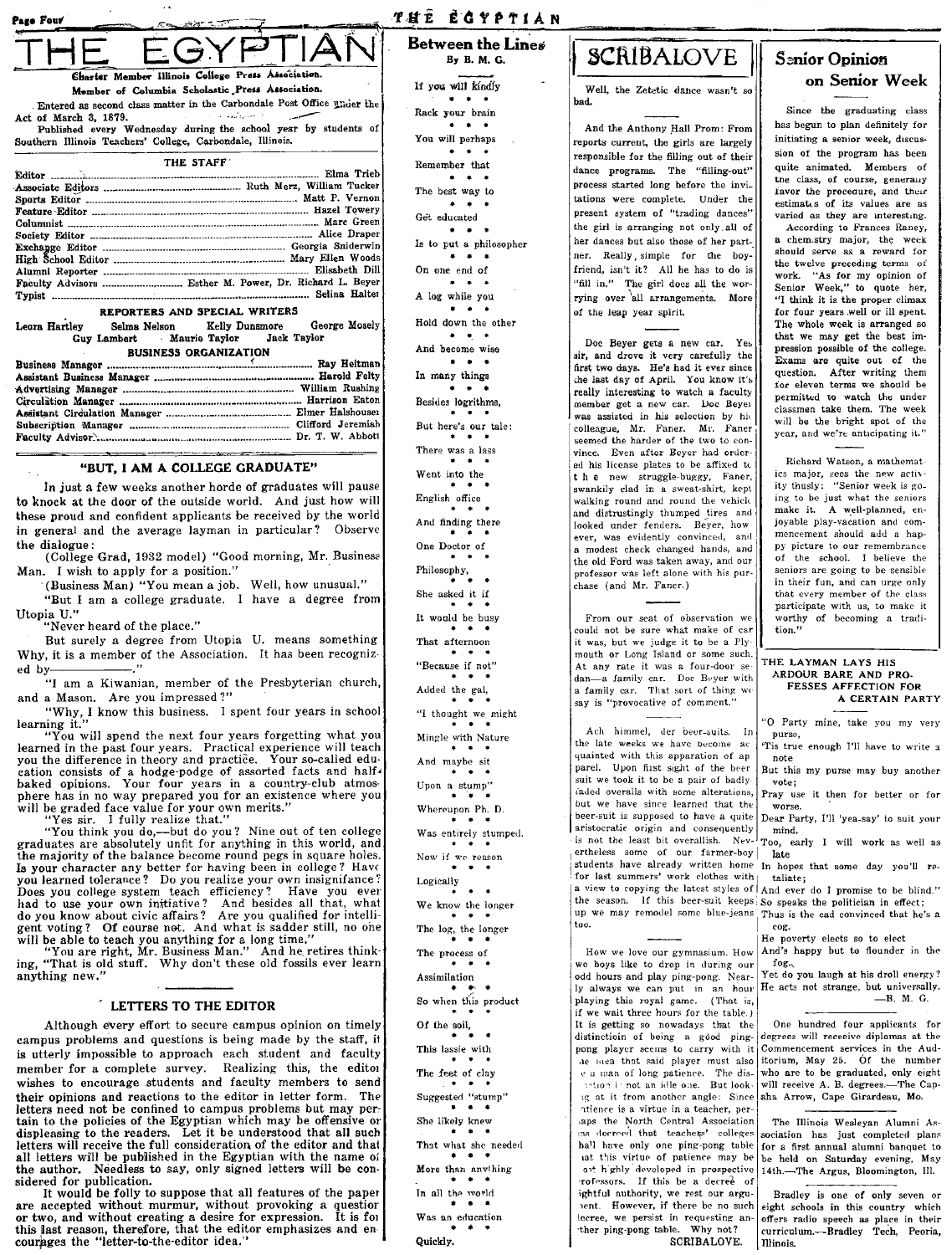# **GREYHOUNDS ARE PROBABLE WINNERS IN INTRAMURALS**

#### LUCKY STRIKES AND YANKS LIKELY CONTENDERS FOR SECOND PLACE

The Greyhounds, after their thrilling victory over the Lucky Strikes last Monday, appear to be probable winners of the intramural baseball league. With such stars as Holder, Bertoni, Lenich, and Young, and with no hard games in the remaining two weeks, they should have little or no trouble in finishing the season with a perfect record.

For second and third places an interesting struggle should develop between the Lucky Strikes and Yank for second, and Hiller's Hangovers and the Faculty for third. The Battling Pyrohens are a strong fourth, especially since their 8-7 victory over the Faculty last Wednesday. Most of the other teams are forfeiting regularly.

The results of games played last week are as follows:

Monday

Greyhounds 11, Lucky Strikes 10. H'ller's Hangovers 1. Road Hogs  $0$  (forfeit.)

Tuerday Goobers 1, Winx Stinx 0 (forfeit.) Flying Irish 1, Big Johns 0 (forfeit.)

Wednesday

Battling Pyroheas 8, Faculty 7. 504 Sluggers 1, Big Johns (for $f$ eit.)

### **Live Stock Judging** Meet is Held Friday

The annual Smith Hughes Live Stock judging contest sponsored by the Smith-Hughes Agriculture High Schools of this district, including about ten schools, took place last Friday morning. The classes of live stock judged were poultry, dairy cat- $W. A. A.$  Officers tle, saddle horses, hogs, and mules. A part of the contest was held on the State Farm and the remainder on the farm of Professor Muckelroy, who acted as local manager for the affair. Professor H. P. Rusk, head of the Department of Animal Husbandry at the University of Illinois, assisted in the contest, which was under state direction.

During the afternoon, beginning at two o'clock, an oration contest for the "Future Farmers of America," was conducted at the Grace M. E. church.

### **CHAMBER OF COMMERSE** TOURS ST. LOUIS TOAY

The S. I. T. C. Chamber of Commerce left this morning for St. Louis on an industrial excursion. The organization is visiting the Federal Reserve Bank, KMOX broadcasting station, Armour Packing Company, the Chevrolet or Ford Motor Company, City Hall, and the Arena. For additional pleasure the club will make a tour of Forest Park and Shaw's Garden. At seven o'clock tonight a show at the Ambassador Theatre will be attended.

The Chamber of Commerce makes a trip to St. Louis each term for the purpose of acquainting commerce students with the practical methods employed by the large industries. Mr. Bryant, manager, has provided police escort throughout the tour.

# VERNON SUBMITS TRACK RECORD CONTRASTS

THE EGYPTIAN

### **BULLETIN**

The quadrangular meet in Shurtleff Friday resulted in two new records. ..The mile relay record for the teachers colleges is now in the possession of Friday's winning combination composed of Wimberly, Travelstead, E. Johnson and Davidson. ..The new record for both S. I. T. C. and all the teach $er<sub>8</sub>$  colleges is  $3:35.7$ .

The broad jump record was bettered by Pierce, Carbondale, and his new mark of 23'1" is a new local record and also a new teachers college record...

Bob Reeves set up a mark of 6' 1 1-4" in the high jump event, but since the record is not recognized as being official, the existing record must remain unchanged. Otherwise, both of Pete Ray's old records in the broad jump and high jump events would have fallen in Friday's meet.

The Egyptian presents below a comparison of the all-time track records of the Illinois Intercolleg. iate Athletic Conference (Little 19), the five teachers' colleges in the state, and the Southern Teachers' records. The Little 19 records must be made at the yearly meet of the member teams, the teachers' college records are made at the yearly meet of the five schools in that class, while the Southern Teachers' records are made in competition with other schools.  $T w_0$ men on the present team held all time records in the teachers' colleges. They are George Stanley, who is a joint holder of the pole vault record, and Paul (Hippo) Brown, who holds the javelin record. Pete Ray, captain-elect of the present team, holds the teachers' colleges records in both the broad and high jumps, but he has

not entered school this term in order to be eligible for competition. Glenn Martin has equalled the teachers' record in the shot put, but not at the five-team meet. Martin is also threatening the discus record, while Brown could easilv better his old mark with the javelin. Carl Wright has cut several tenths of a second from the dash records, and has a good chance to set up a new mark or two at the coming meet at Macomb on May 14, when all the teachers' colleges get together. James Reed is getting close to the half-mile record. The mile relay and the discus records are in the possession of the Southern Teachers, although the holders have since become Alumni. The Southern Teachers have yet to make a Little 19 record, but their own records are drawing closer to the conference marks each year,

|               | COMPARATIVE RECORDS OF LITTLE 19, TEACHERS' COLLEGES AND S. I. I. C.          |         |
|---------------|-------------------------------------------------------------------------------|---------|
|               |                                                                               |         |
|               |                                                                               |         |
|               |                                                                               | *Wright |
| 220 vard dash |                                                                               |         |
|               |                                                                               |         |
|               |                                                                               |         |
|               |                                                                               |         |
|               |                                                                               |         |
|               |                                                                               |         |
|               |                                                                               |         |
|               |                                                                               |         |
| Low hurdles   |                                                                               |         |
|               |                                                                               |         |
|               |                                                                               |         |
|               |                                                                               |         |
|               |                                                                               |         |
|               |                                                                               |         |
|               |                                                                               |         |
|               | Shot put $\ldots$ $45'6''$ $\ldots$ $42'12''$ $\ldots$ $42'2$ $3.4''$ *Martin |         |
|               |                                                                               |         |
|               |                                                                               |         |

Event column indicate that S. I. terisks denote that these marks noted by asterisks. T. C. holds the records for the teachers' colleges in these events.

to be Elected at

tion of many of the girls. The candi-

Secretary-Treas. - Helen Hauss,

administering next year's program.

The retiring officers are: Presi-

dent, Virginia Shields, Vice Pres-

dent, Dorothy Kunze; Secretary, Hel-

Plans are being made for a W. A.

A banquet to be held soon, at which

the girls will be presented with let-

ters which they have earned during

dates for new officers are:

itt, Mildred Werkmeister.

ginia Hueting.

Maurie Taylor.

en Reiman.

the year.

Friday's Meeting

(Note)-The asterisks in the In the "Teachers" column, the as- pions on the present team are dewere set by Southerners, and in the last column, the local cham-

### CHEMICAL SOCIETY HOLDS SECTION MEET IN ST. LOUIS

Dr. Neckers, Dr. Abbott, and Dr. Van Lente attended the mid-west

At the meeting to be held Wednessectional meeting of the American day, May 11, this week, the Women's Chemical Society held at the Coro- is now making preparations for the Athletic Association will elect its of- nado Hotel in St. Louis on May 5, 6, ficers for next year. The meeting, and 7. The representatives from S. which was to be held this week was I. T. C. attended the special section postponed because of the tennis tour- of the meeting devoted to the discusnament which is claiming the atten-sion of chemical education.

Professor B. S. Hopkins of the University of Illinois conducted an tiful performance. open forum, while Professor S. B. President - Juanita Adams, Vir- Bains, University of Kansas; Professor N. H. Furman, of Princeton Uni-Vice President-Mary Anne Hew- versity, and Professor M. C. Sneed of the University of Minnesota, also contributed valuable addresses to the name of the winner kept secret until meeting.

The meeting was concluded Satur-All of these girls have been active day morning with inspection trips in W. A. A. work for the past year, through the various chemical manuand show promise of doing well in facturing plants in St. Louis.

> The Crusader's track contingent placed a poor third in a triangular meet last Saturday afternoon at Naperville. The contestants were Wheaton, North Central, and Elmhurst .-Wheaton Record, Wheaton, Ill.

minor" team. These teams will meet Three new baseball teams, for for practice on Tuesday and Thurswhich all girls are eligible, are being day, and may be able, by increasing organized. There will be an Anth- the number of practices to secure ony Hall team, a town team, a "gym points for W. A. A. membership.

### Preparations for **Annual May Fete** Underway at Gym

McRov-Lambert

The Women's Athletic department annual May festival to be presented on the campus the last week of May. All freshman girls in physical education classes take part in the fete, and in previous years it has been a beau-

Each class nominates a candidate for May queen, who may or may not be a freshman. They are voted upon by the freshman girls, and the the afternoon of the festival.

While the exact program to be pre sented this year has not been revealed, the general theme is to be "a story-book." The different classes are to present different types of literature. Some of these will be: Adventure Story-"Robin Hood." Poetry-"Gingham Dog and Calico

 $Cat."$ Mythology-"Pandora."

Drama-"Peter Pan." Rhymes-"Mother Goose."

Folk Lore-"Pied Piper of Ham- $\lim$ ."

Fairy Tales-"Cinderella." The names of the candidates for queen will probably be-announced next week.

# **SOUTHERN TAKES** FIFTH MEET AT **M'KENDREE FRI.**

Page Five

### RECORDS BROKEN IN MILE, RE-LAY, BROAD JUMP AND HIGH JUMP

The rampaging Southern track team completely outclassed three Little 19 opponents Friday by running away with a quadrangular meet in Lebanon. With a possibility of taking a maximum of 137 points, the Southerners gathered in 104 5-6. while the nearest contender was Mc-Kendree College with 33 1-3 points, or less than one-third of the Carbondale total. Eastern Teachers were good for only 18' 1-2 points, while Shurtleff also ran with 6 1-3. This is Carbondale's fifth consecutive  $v_{\infty}$ . tory on the schedule, and the winning margin is the greatest recorded this far in a season marke.l with Carbondale successes.

### Records Broken

Bob Reeves, who plated first in the high jump with a lep of  $5'$ 19 1-4", was successful in a four h . \ unofficial trial of 6'1 1-4" that c ceeded all previous local records all Illinois Teachers' Colleges' reco .)s tle 19 all-time record.

The mile relay records for the possession of the Southerners, was lowered by two seconds when Davidson, the anchor man, brought in the last stick. The other three men on the championship relay quartet were Wimberley, E. Johnson, and Thurman Travelstead. This was Travelsteads' first race, while Wimberly has just lately become a runner.

Pierce, a new discovery in the broad jump class, set a new all-time record for the teachers' colleges and the Carbondale outfit by a hop of 23'1", but was defeated by one inch when Stansell, McKendree, shook the Little 19 record with a leap of 23'2".

The first three places in four events were grand-slammed by the Southerners, and with a two-man limitation on entrants in several events, Carbondale men finished first and second. Ten first places out of a possible 14, were chalked up for the local team. First place in both the shot and discus was taken by Glenn Martin, who again qualified as high point man for the Southerners and .<br>the meet. His mark of 127'2" in the discus was close to the state teachers' college record.

"Hippo" Brown, who has set a new record for the Southern Teachers in the javelin event, and placed second in the Kansas Relays, got a throw of 188'7" to record another first place, and "Pud" Smith, his running mate, was second with<br>176'4". This is Smith's best effort of the season, and betters the existing teachers' colleges record.

Reed, Wiggins, and Piper finished first, second, and third in the mile, while team-mates Wiggins, Bob Martin and Davis swept the two-mile run for Carbondale. Emory Chandler a freshman, ran a fast 880 yard race, with Reed and Valentine close behind to boost the Carbondale score. The 440 yard run was taken by Davidson, while Wimberly and E. Johnson, also relay men, followed in the order named.

"Gigolo" Johnson tied with his team-mate, Stanley, Southern pole vault champion, for first in the event. and ran second to Stansell of Mc-Kendree in the low hurdles. John (Continued on Page Six.)